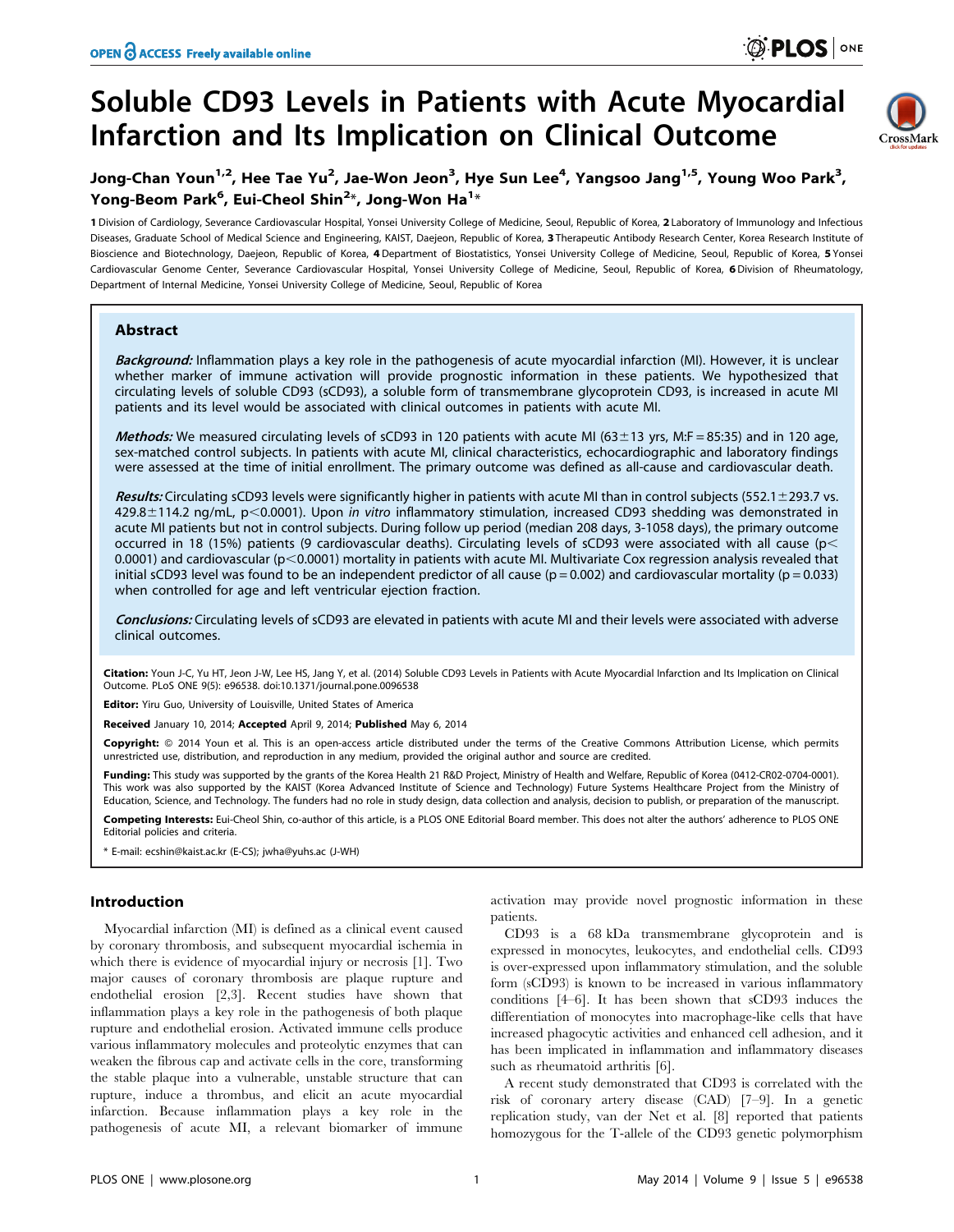had a 26% increased risk of CAD compared with patients with at least one C-allele  $(p = 0.01)$ . Significant associations between plasma sCD93 levels, premature MI, and the incidence of CAD were reported in two independent cohorts [9]. Also, it has been demonstrated that the minor allele of an single nucleotide polymorphism (SNP) in the 3' untranslated region of the CD93 gene was associated with increases in both plasma sCD93 concentration  $(p = 0.03)$  and CD93 mRNA expression levels in peripheral blood mononuclear cells ( $p = 0.02$ ). These data suggest that genetic polymorphisms of CD93 and circulating sCD93 levels are associated with CAD in cross-sectional studies.

However, the relationship between sCD93 and the prognosis of acute MI has never been investigated. Therefore, in the present study, we examined if the circulating level of sCD93 is increased in acute MI patients. In addition, to explore the possible underlying mechanism leading to increased sCD93, we compared the shedding of CD93 in monocytes between patients with acute MI and control subjects. Finally, we investigated the impact of circulating sCD93 levels on clinical outcomes in acute MI patients.

#### Methods

#### Study population

One hundred twenty patients who were diagnosed with acute MI at Severance Cardiovascular Hospital were enrolled. MI was defined as: 1) typical continuous chest pain for more than 30 min, 2) ST segment elevation of more than 0.1 mV in two or more successive leads or ST segment depression of more than 0.2 mV in two or more successive leads monitored by a standard 12 lead electrocardiogram, 3) either a rise of creatinine kinase-MB to greater than twice the normal level or an elevation of troponin T of  $\geq$ 0.1 ng/mL. Patients underwent a complete physical examination, baseline electrocardiogram, and laboratory assessment at the time of initial enrollment. Serum sampling for the analysis of sCD93 was done at the morning following the admission. Patients with a history of overt chronic inflammatory diseases such as rheumatoid arthritis or autoimmune disease and/or those on antiinflammatory medications were excluded from this study.

Age and gender-matched, healthy control subjects  $(n = 120)$ were randomly selected from volunteers who were voluntarily enrolled in the Yonsei Cardiovascular Genome Center. All control subjects had no symptoms or history of coronary artery disease, and had a normal baseline electrocardiogram.

#### Ethics Statement

The study protocol was approved by the institutional review board (IRB) of Yonsei University College of Medicine and IRB number was 4-2004-0103. All subjects provided written informed consent to participate in this study.

# Sandwich enzyme-linked immunosorbent assay (ELISA) for sCD93

A 96-well micro assay plate was coated with mouse anti-human CD93 Ab (1 µg/mL, R&D systems, Minneapolis, MN) and then blocked with 3% skim milk. Human sera from either acute MI patients or healthy control subjects were added and incubated for 2 h. After washing, the plate was incubated with goat anti-mouse CD93 Ab  $(0.5 \mu g/mL, R&D$  systems) for 1 h. Subsequently, the plate was incubated with anti-goat IgG-horseradish peroxidase (HRP) for 1 h. After washing, the plate was colorimetrically developed with o-phenylenediamine dihydrochloride substrate (Sigma-Aldrich, St. Louis, MO), and absorbance was read with the VERSAmax tunable microplate reader (Molecular Devices, Toronto, Ontario, Canada). Recombinant human sCD93 (amino acid 24–552) fused with human IgG1 Fc was used as a standard molecule as previously described [6]. To avoid inter-observer variability, a single investigator blinded to the clinical variables and laboratory findings executed the sandwich ELISA experiments. Intra- and inter-assay coefficients of variation (CVs) were 1.7% and 6.3%, respectively.

#### In vitro analysis for shedding of sCD93 from monocytes

Peripheral blood mononuclear cells were isolated from the venous blood of six acute MI patients or six age and gendermatched healthy control subjects by Ficoll-density gradient. Monocytes were isolated by CD14 magnetic beads (Miltenyi Biotec, Auburn, CA). The purity of the isolated monocytes was 92–97% in flow cytometry analysis with anti-CD14-APC Ab (BD Biosciences, San Jose, CA). The isolated monocytes were incubated with or without lipopolysaccharide (LPS)  $(5 \mu g/mL)$ for 24 h, and sCD93 levels were analyzed by sandwich ELISA in the culture supernatants.

#### Statistical analysis

Continuous variables were presented as a mean $\pm$ SD. Categorical variables were expressed as a percentage of the group total. Discrete variables were compared using the chi-squared method, and independent t-tests were used for continuous variables.

Regarding the cut-off value of the sCD93 for cumulative mortality, we decided cut-off point according to Youden index, for all cause mortality, natural logarithm (Ln) sCD93 6.48 (sensitivity 61.1% and specificity 87.3%) and for CV mortality, Ln sCD93 6.38 (sensitivity 88.9% and specificity 78.4%). The cumulative incidence of mortality was estimated using the Kaplan-Meier method. The significance of the curves was tested using the logrank test.

Univariate and multivariate Cox regression analysis were performed to identify independent predictors of all-cause and cardiovascular death. Because of relatively low mortality rate (n = 18 of 120), three different models were made based on goodness of fit. Age, sCD93, and high sensitivity C-reactive protein (hsCRP) were the variables used for the best-fit model for all-cause mortality, while sCD93, age, and LVEF were those used in the best-fit model for cardiovascular mortality. To verify the effect of sCD93 in these models, a likelihood ratio (LR) chi-square test was done to compare the reduced model (model without sCD93) and the full model (model with sCD93).

Statistical analyses were performed using R package, version 3.0.2 [\(http://www.R-project.org](http://www.R-project.org)) and statistical significance was defined as  $p<0.05$ .

#### Results

#### Circulating sCD93 levels in acute MI patients

Baseline clinical characteristics and laboratory findings are summarized in table 1 and detailed characteristics of acute MI patients are summarized in table 2. Circulating sCD93 levels were significantly higher in patients with acute MI than in control subjects  $(552.1 \pm 293.7 \text{ ng/mL}$  vs.  $429.8 \pm 114.2 \text{ ng/mL}$ , p 0.0001). Patients with Non-ST elevation MI showed higher sCD93 levels when compared with those of patients with ST elevation MI  $(625.6 \pm 364.9 \text{ ng/mL}$  vs.  $491.9 \pm 203.0 \text{ ng/mL}$ ,  $p = 0.018$ ). However, circulating sCD93 levels were not significantly different according to culprit artery (left main artery, left anterior descending artery, left circumflex artery and right coronary artery) or CAD extent. There was no significant correlation between sCD93 levels and hsCRP or peak cardiac enzyme in this study, showing a relatively different character of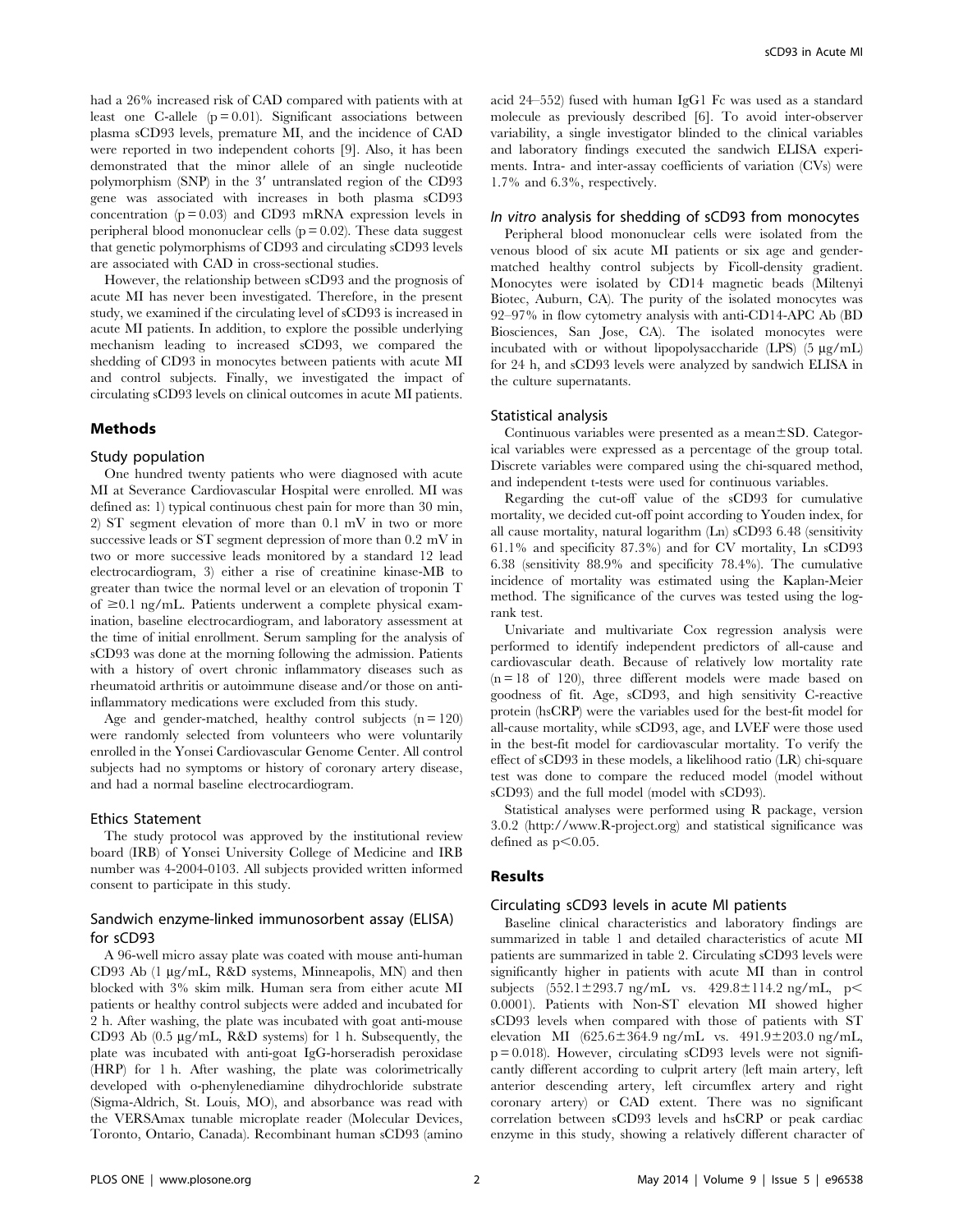Table 1. Clinical characteristics and laboratory findings of analyzed subjects.

|                    | Acute MI $(N = 120)$ | Control $(N = 120)$ | p-value <sup>®</sup>     |
|--------------------|----------------------|---------------------|--------------------------|
| Age (years)        | $62.6 \pm 12.8$      | $60.2 \pm 12.9$     | 0.139                    |
| Male (%)           | 85 (70.8%)           | 85 (70.8%)          | $\overline{\phantom{a}}$ |
| Hypertension (%)   | 73 (60.8%)           | 18 (15.0%)          | < 0.001                  |
| DM (%)             | 42 (35.0%)           | $5(4.2\%)$          | < 0.001                  |
| Hemoglobin (g/dL)  | $13.4 \pm 2.3$       | $14.3 \pm 1.6$      | 0.001                    |
| T. chol (mg/dL)    | $170.5 \pm 52.2$     | $197.0 \pm 30.8$    | < 0.001                  |
| TG (mg/dL)         | $122.8 \pm 75.7$     | $137.9 \pm 86.2$    | 0.155                    |
| HDL (mg/dL)        | $39.0 \pm 10.6$      | $49.0 \pm 12.9$     | < 0.001                  |
| LDL (mg/dL)        | $101.7 \pm 39.9$     | $120.4 \pm .28.1$   | < 0.001                  |
| FBS (mg/dL)        | $186.4 \pm 121.2$    | $87.3 \pm 18.5$     | < 0.001                  |
| BUN (mg/dL)        | $19.8 \pm 10.4$      | $15.3 \pm 4.2$      | < 0.001                  |
| Creatinine (mg/dL) | $1.4 \pm 1.3$        | $0.8 + 0.2$         | < 0.001                  |
| Uric acid (mg/dL)  | $5.4 \pm 1.8$        | $5.2 \pm 1.4$       | 0.209                    |
| hsCRP (mg/L)       | $27.4 \pm 59.7$      | $2.2 + 8.3$         | < 0.001                  |
| sCD93 (ng/mL)      | $552.1 \pm 293.7$    | $429.8 \pm 114.2$   | < 0.001                  |

Values are presented as n (%) or mean ± SD. DM, diabetes mellitus; T. chol, Total cholesterol; TG, triglyceride; HDL, high-density lipoprotein; LDL, low-density lipoprotein; FBS, fasting blood sugar; BUN, blood urea nitrogen; hsCRP, high sensitive C-reactive protein; sCD93, soluble CD93.  $*$ p-value  $<$ 0.05 is considered significant.

doi:10.1371/journal.pone.0096538.t001

sCD93 as an inflammation marker. We also evaluated surface expression levels of CD93 in peripheral monocytes of 51 patients with acute MI whose peripheral blood mononuclear cells (PBMCs) were available. There was no significant correlation between surface expression level of CD93 in monocytes and the circulating level of sCD93. These results reveal that circulating sCD93 levels are selectively increased in patients with acute MI, regardless of the surface expression level of CD93 in peripheral monocytes.

# Increased shedding of sCD93 from monocytes in acute MI patients

To reveal the underlying mechanism of increased sCD93 in acute MI patients, we investigated shedding of CD93 in monocytes of acute MI patients and also in healthy control subjects with or without LPS. LPS is a well-known toll-like receptor stimulator which may mimic the inflammatory condition of acute MI. Without LPS stimulation, there was no difference between the level of sCD93 in monocytes of acute MI patients and control subjects. However, the amount of sCD93 in monocytes of acute MI patients with LPS stimulation was significantly higher than that of acute MI patients without LPS stimulation  $(12.7\pm0.9 \text{ vs.}$  $11.1 \pm 1.0$  ng/mL, respectively, p = 0.002, figure 1). There was no change of sCD93 in healthy control subjects with or without LPS stimulation  $11.1 \pm 0.8$  vs.  $11.0 \pm 1.6$  ng/mL, respectively, p = 0.921). Therefore, monocytes of acute MI patients showed increased susceptibility of CD93 shedding upon inflammatory stimulation when compared with that of healthy control subjects.

# Relationship of circulating sCD93 levels with clinical outcomes of acute MI patients

We evaluated whether the increased level of sCD93 is associated with clinical outcomes in acute MI patients. During the follow-up period (median 208 days), the primary outcome, which was defined as all-cause and cardiovascular death, had occurred in 18 (15%) patients (9 cardiovascular deaths). When the patients with acute MI were divided by level of sCD93 according to Youden index, circulating levels of sCD93 were shown to be associated with all-cause ( $p<0.001$ ) and cardiovascular ( $p<0.001$ ) mortality (figure 2). Hosmer and Lemeshow analysis for all cause mortality  $(P=0.2972)$  and CV mortality  $(P=0.6841)$  showed acceptable calibration  $(P>0.05)$ , which means good agreement between observed outcomes and predictions. Because of the relatively low rate of mortality (15%), three different models were made based on the goodness of fit. Age, sCD93, and hsCRP were the variables of the best fit model for all-cause mortality and sCD93, age, and LVEF were those of the best fit model for cardiovascular mortality. Multivariate Cox regression analysis revealed that the initial sCD93 level was an independent predictor of both all-cause  $(p=0.005)$  and cardiovascular mortality  $(p=0.033)$  when controlled for age and hsCRP or age and LVEF, respectively (table 3). The likelihood ratio chi-square test revealed that the sCD93 level was a significant variable in these models (Model 1,  $P = 0.003$ ; Model 2,  $P<0.001$ ; Model 3,  $P<0.001$  for all-cause mortality, Model 1,  $P = 0.03$ ; Model 2,  $P = 0.005$ ; Model 3,  $P \le 0.001$  for cardiovascular mortality).

#### **Discussion**

In this study, we demonstrated that circulating levels of sCD93 are increased in patients with acute MI. In addition, monocytes isolated from acute MI patients show increased shedding of CD93 upon inflammatory stimulation, suggesting possible mechanism for the elevated sCD93 in these patients. Finally, we also showed that elevated levels of sCD93 were associated with adverse clinical outcomes in patients with acute MI.

The relationship between CD93 and CAD has been documented in previous genetic association studies [7,8]. Mälarstig et al. [9] reported on the relationship between plasma levels of sCD93 and the risks of both premature MI and CAD in two independent cohorts. However, this study was a cross-sectional association study without prognostic implication. The present study is important because it is the first study to demonstrate the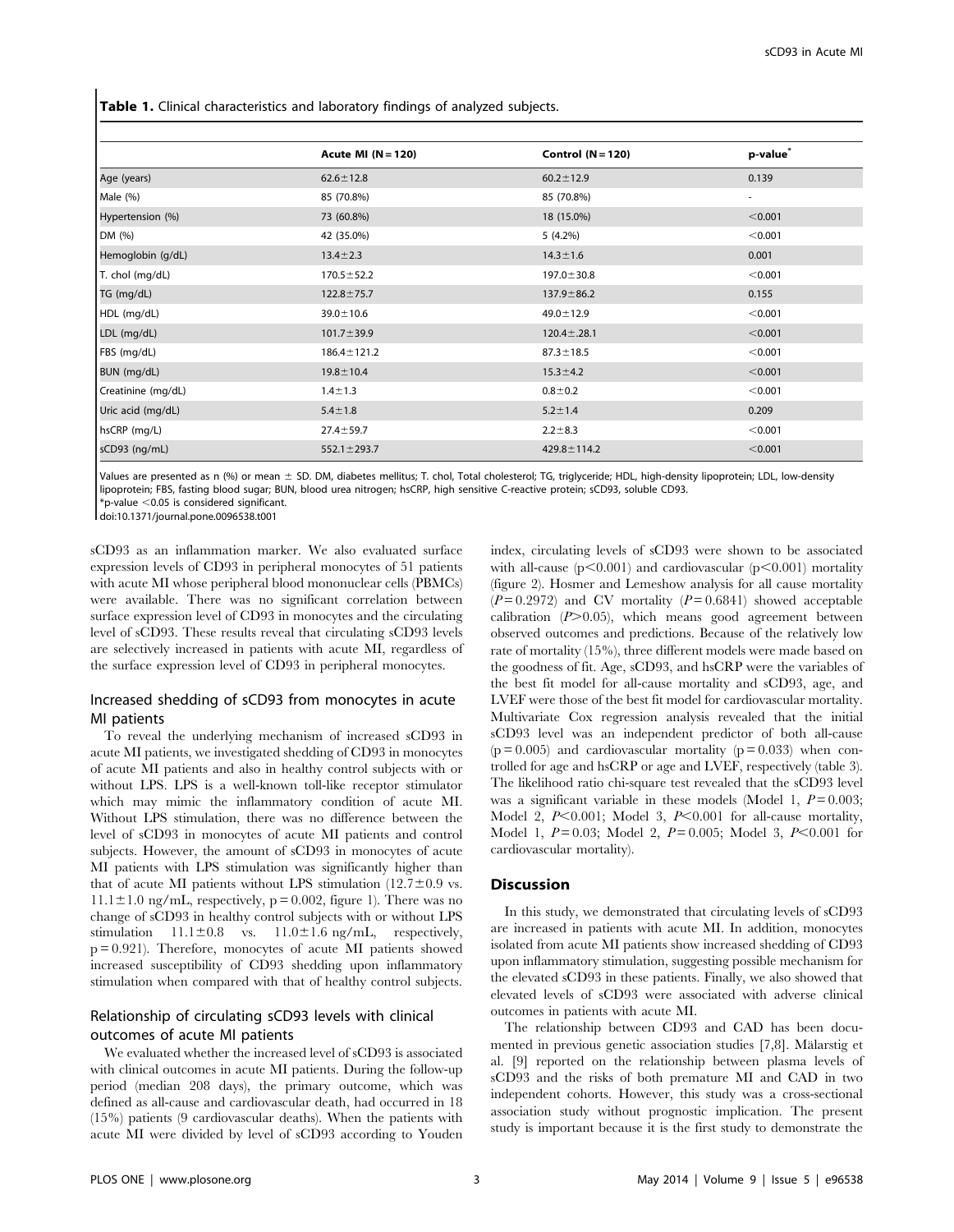Table 2. Laboratory, angiographic, echocardiographic findings and treatment modalities of AMI patients.

| <b>Values</b>       |
|---------------------|
|                     |
| $31.5 \pm 62.0$     |
| $143.7 \pm 165.0$   |
| $1.0 + 2.3$         |
| $1.7 + 3.1$         |
| $4676.1 \pm 9475.3$ |
|                     |
| $1(0.8\%)$          |
| 50 (41.6%)          |
| 14 (11.7%)          |
| 46 (38.3%)          |
| 9 (7.5%)            |
|                     |
| $47.3 \pm 13.0$     |
| $51.4 \pm 6.1$      |
| $38.1 \pm 7.4$      |
| $106.0 \pm 26.6$    |
| $28.9 \pm 11.6$     |
|                     |
| 96 (80%)            |
| 7 (5.8%)            |
| 17 (14.2%)          |
|                     |
| 119 (99.2%)         |
| 114 (95.0%)         |
| 102 (85.0%)         |
| 104 (86.7%)         |
| 20 (16.7%)          |
| 23 (19.2%)          |
| 114 (95%)           |
|                     |

Values are presented as a %, or mean ± SD; CK-MB, creatine kinase MB; NT-proBNP, N-terminal pro-brain natriuretic peptide; LAD, left anterior descending artery; LCx, left circumflex artery; RCA, right coronary artery; LVEF, left ventricular ejection fraction; LVEDD, left ventricular end diastolic dimension; LVESD, left ventricular end systolic dimension; LV mass index, left ventricular mass index; LA Vol. index, left atrial volume index; PCI, percutaneous coronary intervention; CABG, coronary artery bypass graft; ACEi, angiotensin converting enzyme inhibitor; ARB, angiotensin receptor blockade; CCB, calcium channel blocker. doi:10.1371/journal.pone.0096538.t002

association between increased levels of sCD93 and clinical outcomes in patients with acute MI.

We observed an early divergence of the Kaplan-Meier curves shortly after the diagnosis of acute MI. Activation of chronic inflammation might be related with early adverse event after the acute MI, however the cause and effect relationship between inflammation and early adverse prognosis is not clear yet. There are no known relevant biomarkers of immune activation in atherosclerotic plaque rupture. hsCRP is the most extensively studied biomarker of inflammation in cardiovascular diseases. However, the prognostic value of hsCRP in patients with acute MI is controversial. Some studies have found that serum hsCRP predicts the risk of 30-day or long-term mortality after an MI [10,11]. However, other reports have found no such relationship [12]. In this study, we have shown that the predictive prognostic value of sCD93 was independent of hsCRP in patients with acute MI.

Relationship between increased levels of sCD93 and adverse clinical outcomes in patients with acute MI might be explained by the underlying pathophysiology of atherosclerosis. Monocyte plays a key role from the beginning of the atherosclerotic plaque development to the final plaque rupture eliciting an acute MI. Circulating monocytes are recruited into the activated endothelium of artery and then differentiate into macrophage, which comprises major cellular component of atherosclerotic plaque. With the progression of atherosclerotic plaque, activated macrophage produces various pro-inflammatory cytokines, proteases, free oxygen radicals and vasoactive molecules that can destabilize the lesions. All these molecules might induce the activation and rupture of atherosclerotic plaque, thrombosis, and subsequently an acute MI [2,3]. A recent study showed that sCD93 induced differentiation of monocytes to macrophage like cells, as evidenced by activated cell adhesion and increased phagocytic activities. In addition, this differentiation resulted in increased pro-inflammatory cytokine production [6]. The link between sCD93 and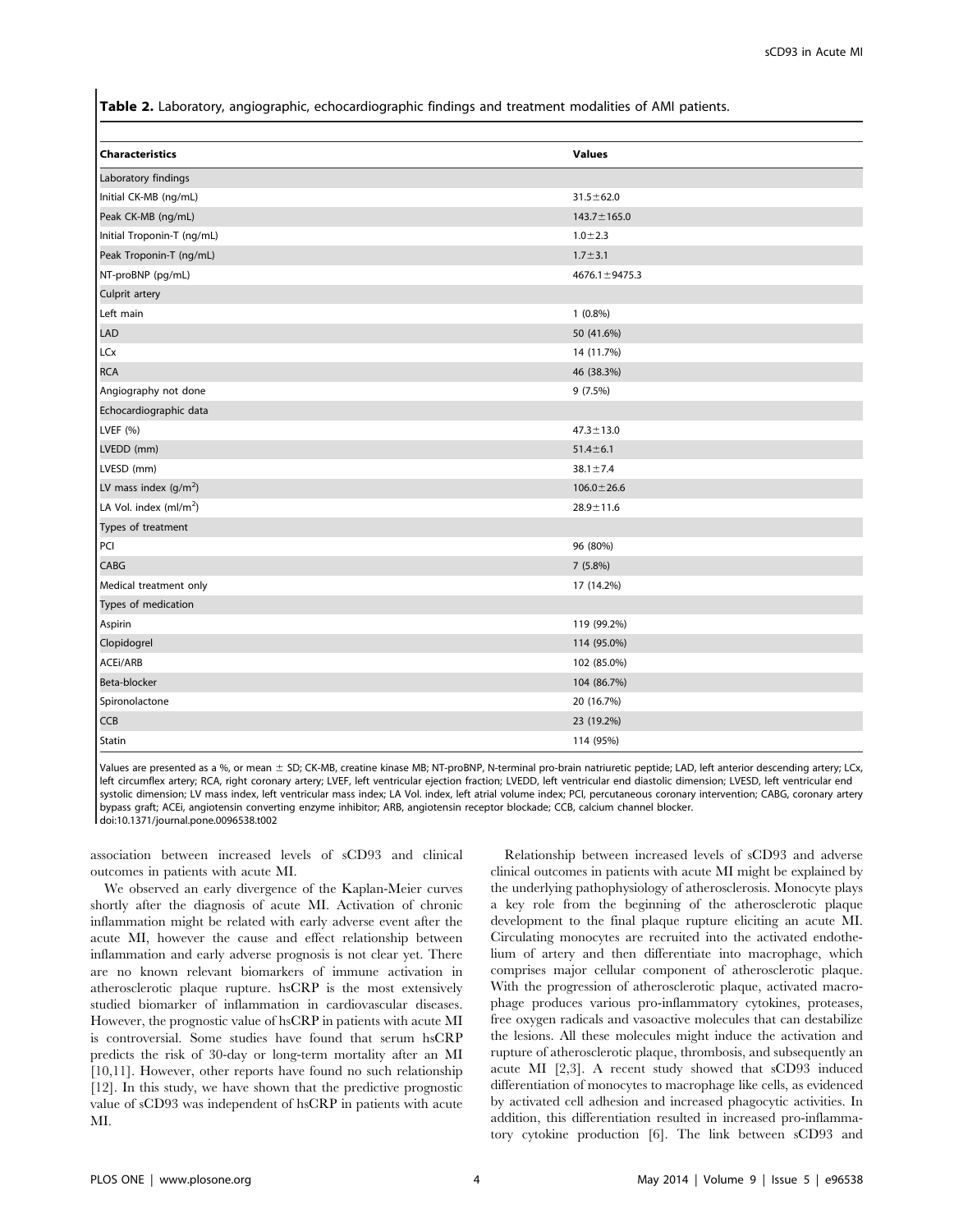

Figure 1. Increased amount of sCD93 in supernatant after LPS stimulation in acute MI patients. doi:10.1371/journal.pone.0096538.g001

monocyte activation has been implicated in inflammation and circulating levels of sCD93 can be a maker of monocyte activation. In this study, we have demonstrated that circulating sCD93, novel monocyte inflammatory marker, are elevated in patients with acute MI and their levels were associated with adverse clinical outcomes.

The mechanism underlying elevated sCD93 levels in patients with acute MI might be an increased shedding of CD93 from monocytes in these patients. The lack of either a negative or positive correlation between CD93 expression in monocytes and the circulating level of sCD93 may suggest tight homeostatic control of CD93 expression in monocytes even during the inflammatory process. The fact that monocytes of acute MI patients showed increased susceptibility of CD93 shedding upon inflammatory stimulation suggest that differential response to inflammatory stimuli may underlie the reason why circulating sCD93 levels are increased in patients with acute MI. Detailed studies of the underlying mechanisms of and genetic influences on CD93 shedding in the physiological environment and its relevance to CAD need to be conducted.

The present study has several potential limitations. First, the differential power of circulating sCD93 concentration between patients with acute MI and control subjects is relatively low. Therefore, the cutoff value for the normal range of sCD93 cannot be determined in this study. This low differential power of circulating sCD93 may be related to the systemic origin of CD93 shedding. Increased level of sCD93 in patients with acute MI cannot be attributed to CAD-specific inflammation. Rather, it may represent an overall increase in the monocyte inflammatory burden. In addition, circulating sCD93 levels were studied only once at the acute stage without serial measurements.

Second, the primary outcome, which was defined as all-cause and cardiovascular death, had occurred in only 18 (15%) patients (nine cardiovascular deaths and nine non-cardiovascular deaths). This small number of primary outcomes prohibited the use of all significant variables in our multivariate analysis. Only two or three variables including sCD93 were able to be used. However, we used three different models based on goodness of fit to explore the clinical value and implications of sCD93 in patients with acute MI. Even after adjusting for the most well-known prognostic factors, age and LVEF, the initial sCD93 level was found to be an independent predictor of all-cause and cardiovascular mortality. Third, we could not measure other inflammation markers such as neopterin in this study. We only measured sCD93, hsCRP and cardiac enzymes. There was no significant correlation between sCD93 levels and hsCRP or peak cardiac enzyme in this study, showing a relatively different character of sCD93 as an inflammation marker. Finally, it is difficult to determine whether elevated sCD93 is the result or the cause of acute MI. Increased sCD93 levels may be related with the pathogenesis of acute MI, however further investigations are needed to identify the direct cause and effect relationship.



Figure 2. Cumulative Kaplan–Meier estimates of all cause and cardiovascular mortality according the circulating levels of sCD93. doi:10.1371/journal.pone.0096538.g002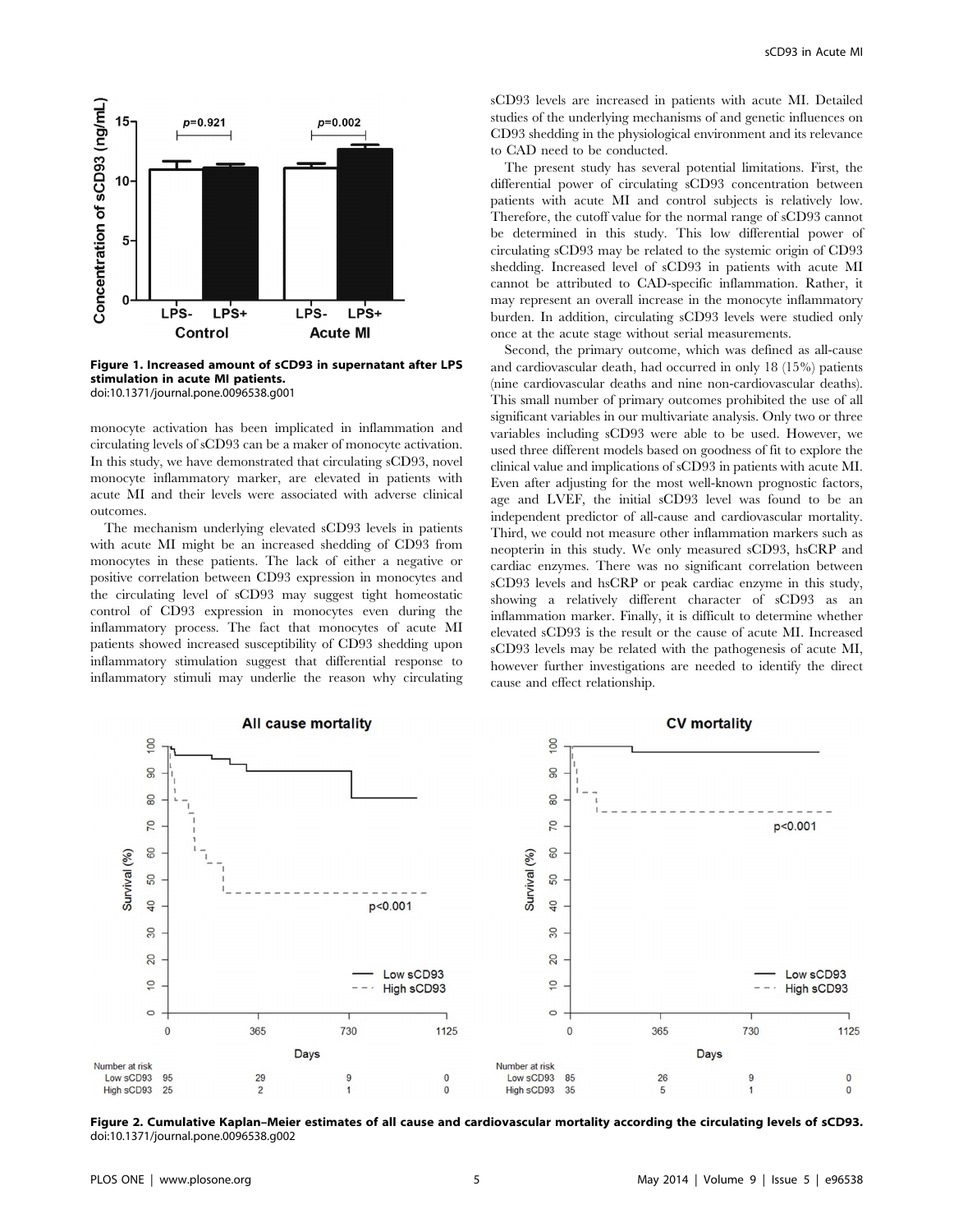Table 3. Univariate and multivariate Cox regression analysis for all-cause and cardiovascular mortality. Table 3. Univariate and multivariate Cox regression analysis for all-cause and cardiovascular mortality.

| All-cause mortality                                                                      | Univariate analysis                                                                                                                                                               |                      |                      | Multivariate analysis        |          |                                     |                            |                      |                              |                      |
|------------------------------------------------------------------------------------------|-----------------------------------------------------------------------------------------------------------------------------------------------------------------------------------|----------------------|----------------------|------------------------------|----------|-------------------------------------|----------------------------|----------------------|------------------------------|----------------------|
|                                                                                          |                                                                                                                                                                                   |                      |                      | Model 1 (-2 log L = 120.086) |          |                                     | Model 2 (-2 log L=113.158) |                      | Model 3 (-2 log L = 125.083) |                      |
|                                                                                          | HR (95% CI)                                                                                                                                                                       |                      | p-value <sup>*</sup> | HR (95% CI)                  |          | HR (95% CI)<br>p-value <sup>*</sup> |                            | p-value <sup>*</sup> | HR (95% CI)                  | p-value <sup>*</sup> |
| Age                                                                                      | 1.097 (1.042-1.154)                                                                                                                                                               |                      | < 0.001              | 1.122 (1.057-1.192)          |          | $1.1(1.033 - 1.171)$<br>< 0.001     |                            | 0.003                |                              |                      |
| Hemoglobin                                                                               | 0.669 (0.547-0.818)                                                                                                                                                               |                      | 0.001                |                              |          |                                     |                            |                      |                              |                      |
| Creatinine                                                                               | 1.263 (1.097-1.454)                                                                                                                                                               |                      | < 0.001              |                              |          |                                     |                            |                      |                              |                      |
| FBS                                                                                      | 1.003 (1.001-1.006)                                                                                                                                                               |                      | 0.004                | J.                           |          |                                     |                            | J.                   |                              |                      |
| Homocysteine                                                                             | 1.089 (1.021-1.161)                                                                                                                                                               |                      | 0.009                |                              |          |                                     |                            |                      |                              |                      |
| hsCRP                                                                                    | 1.005 (1.001-1.010)                                                                                                                                                               |                      | 0.022                |                              |          | 1.429 (1.047-1.949)                 |                            | 0.024                | 1.446 (1.108-1.887)          | 0.007                |
| LVEF                                                                                     | 0.948 (0.909-0.988)                                                                                                                                                               |                      | 0.012                | $0.942(0.900 - 0.986)$       | 0.011    |                                     |                            |                      | 0.953 (0.911-0.998)          | 0.042                |
| Ln sCD93                                                                                 | 5.375 (2.415-11.965)                                                                                                                                                              |                      | < 0.001              | 5.051 (1.802-14.162)         | 0.002    | 3.935 (1.515-10.225)                |                            | 0.005                | 4.828 (2.030-11.484)         | < 0.001              |
| CV mortality                                                                             | Univariate analysis                                                                                                                                                               |                      |                      | Multivariate analysis        |          |                                     |                            |                      |                              |                      |
|                                                                                          |                                                                                                                                                                                   |                      |                      | Model 1 (-2 log L = 52.856)  |          | Model 2 (-2 log L = 60.013)         |                            |                      | Model 3 (-2 log L=60.596)    |                      |
|                                                                                          | HR (95% CI)                                                                                                                                                                       | p-value <sup>*</sup> | $(95%$ CI)<br>£      |                              | p-value* | HR (95% CI)                         | p-value <sup>*</sup>       |                      | HR (95% CI)                  | p-value <sup>*</sup> |
| Age                                                                                      | 1.097 (1.018-1.182)                                                                                                                                                               | 0.015                | 1.141 (1.043-1.248)  |                              | 0.004    | 1.091(0.998-1.193)                  | 0.054                      |                      |                              |                      |
| Hemoglobin                                                                               | 0.639 (0.447-0.856)                                                                                                                                                               | 0.003                |                      |                              |          |                                     |                            |                      |                              |                      |
| Creatinine                                                                               | 1.326 (1.101-1.596)                                                                                                                                                               | 0.003                |                      |                              |          |                                     |                            |                      |                              |                      |
| FBS                                                                                      | 1.003 (1.001-1.006)                                                                                                                                                               | 0.013                |                      |                              |          | ı                                   | ı                          |                      |                              |                      |
| Homocysteine                                                                             | 1.095 (1.006-1.193)                                                                                                                                                               | 0.037                | ı                    |                              |          |                                     |                            |                      |                              |                      |
| hsCRP                                                                                    | $1.006(1.001 - 1.012)$                                                                                                                                                            | 0.031                |                      |                              |          | $1.525(0.971 - 2.395)$              | 0.067                      |                      | 1.556 (1.065-2.272)          | 0.022                |
| LVEF                                                                                     | 0.896 (0.840-0.956)                                                                                                                                                               | 0.001                | 0.891 (0.828-0.959)  |                              | 0.002    |                                     |                            |                      | $0.91(0.846 - 0.977)$        | 0.01                 |
| Ln sCD93                                                                                 | 7.904 (2.477-25.216)                                                                                                                                                              | < 0.001              | 7.226 (1.176-44.393) |                              | 0.033    | 5.34 (1.386-20.574)                 | 0.015                      |                      | 6.526 (1.605-26.531)         | 0.009                |
| $*_{p-value} < 0.05$ is considered significant.<br>doi:10.1371/journal.pone.0096538.t003 | FBS, fasting blood sugar, hsCRP, high sensitive C-reactive protein; LVEF, left ventricular ejection fraction; sCD93, soluble CD93; HR, hazard ratio; -2 log L, -2 log likelihood. |                      |                      |                              |          |                                     |                            |                      |                              |                      |

sCD93 in Acute MI